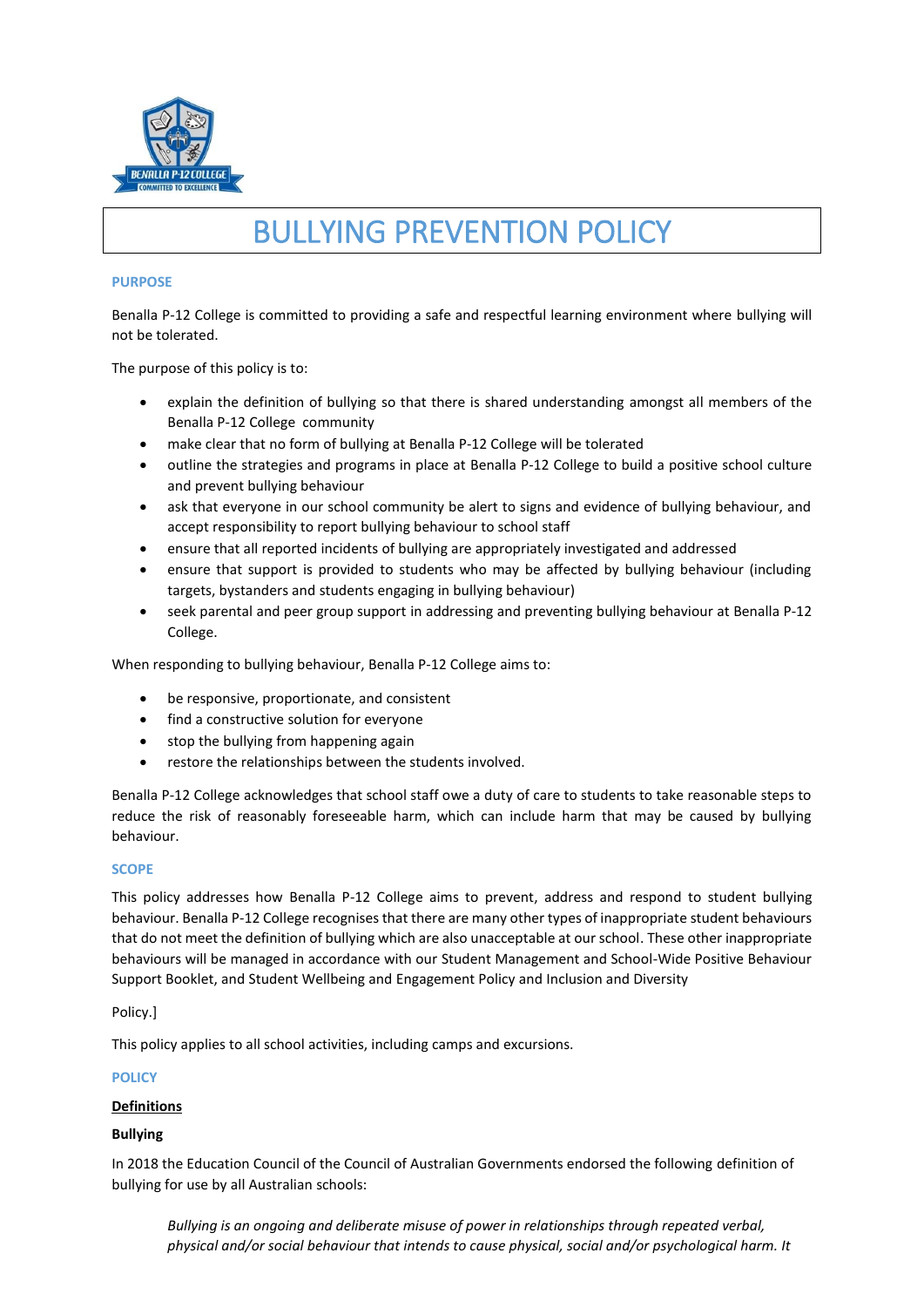*can involve an individual or a group misusing their power, or perceived power, over one or more persons who feel unable to stop it from happening.*

*Bullying can happen in person or online, via various digital platforms and devices and it can be obvious (overt) or hidden (covert). Bullying behaviour is repeated, or has the potential to be repeated, over time (for example, through sharing of digital records)*

*Bullying of any form or for any reason can have immediate, medium and long-term effects on those involved, including bystanders. Single incidents and conflict or fights between equals, whether in person or online, are not defined as bullying.* 

Bullying has three main features:

- It involves a misuse of power in a relationship
- It is ongoing and repeated, and
- It involves behaviours that can cause harm.

Bullying can be:

- 1. *direct* physical bullying e.g. hitting, tripping, and pushing or damaging property.
- 2. *direct* verbal bullying e.g. name calling, insults, homophobic or racist remarks, verbal abuse.
- 3. *indirect* bullying e.g. spreading rumours, playing nasty jokes to embarrass and humiliate, mimicking, encouraging others to socially exclude a person and/or damaging a person's social reputation or social acceptance.

*Cyberbullying* is direct or indirect bullying behaviours using digital technology. For example, via a mobile device, computers, chat rooms, email, social media, etc. It can be verbal, written and include images, video and/or audio.

#### **Other distressing and inappropriate behaviours**

Many distressing and inappropriate behaviours may not constitute bullying even though they are unpleasant. Students who are involved in or who witness any distressing and inappropriate behaviours should report their concerns to school staff and our school will follow the Student Wellbeing and Engagement Policy and the Student Management and School Wide Positive Behaviour Support Booklet.

*Mutual conflict* involves an argument or disagreement between people with no imbalance of power. In incidents of mutual conflict, generally, both parties are upset and usually both want a resolution to the issue. Unresolved mutual conflict can develop into bullying if one of the parties targets the other repeatedly in retaliation.

*Social rejection or dislike* is not bullying unless it involves deliberate and repeated attempts to cause distress, exclude or create dislike by others.

*Single-episode acts* of nastiness or physical aggression are not the same as bullying. However, single episodes of nastiness or physical aggression are not acceptable behaviours at our school and may have serious consequences for students engaging in this behaviour. Benalla P-12 College will use its Student Wellbeing and Engagement Policy and Student Management and School Wide Positive Behaviour Support Booklet (process) to guide a response to single episodes of nastiness or physical aggression.

*Harassment* is language or actions that are demeaning, offensive or intimidating to a person. It can take many forms, including sexual harassment and disability harassment. Further information about harassment, is set out in our Inclusion and Diversity Policy. Harassment of any kind will not be tolerated at Benalla P-12 College and may have serious consequences for students engaging in this behaviour. Benalla P-12 College will use its Student Wellbeing and Engagement Policy, Student Management and School Wide Positive Behaviour Support Booklet (process) to guide a response to students demonstrating harassing behaviour, unless the behaviour also constitutes bullying, in which case the behaviour will be managed in accordance with this Bullying Prevention Policy.

## **BULLYING PREVENTION**

Benalla P-12 College will provide a safe, inclusive, supportive and ordered learning environment free from bullying, harassment and violence. Bullying, including cyber bullying, harassment and violence, is not acceptable in this school and will be dealt with seriously and expediently.

The school will work with the school community and other services and agencies to support its students in being responsible and productive members of this community.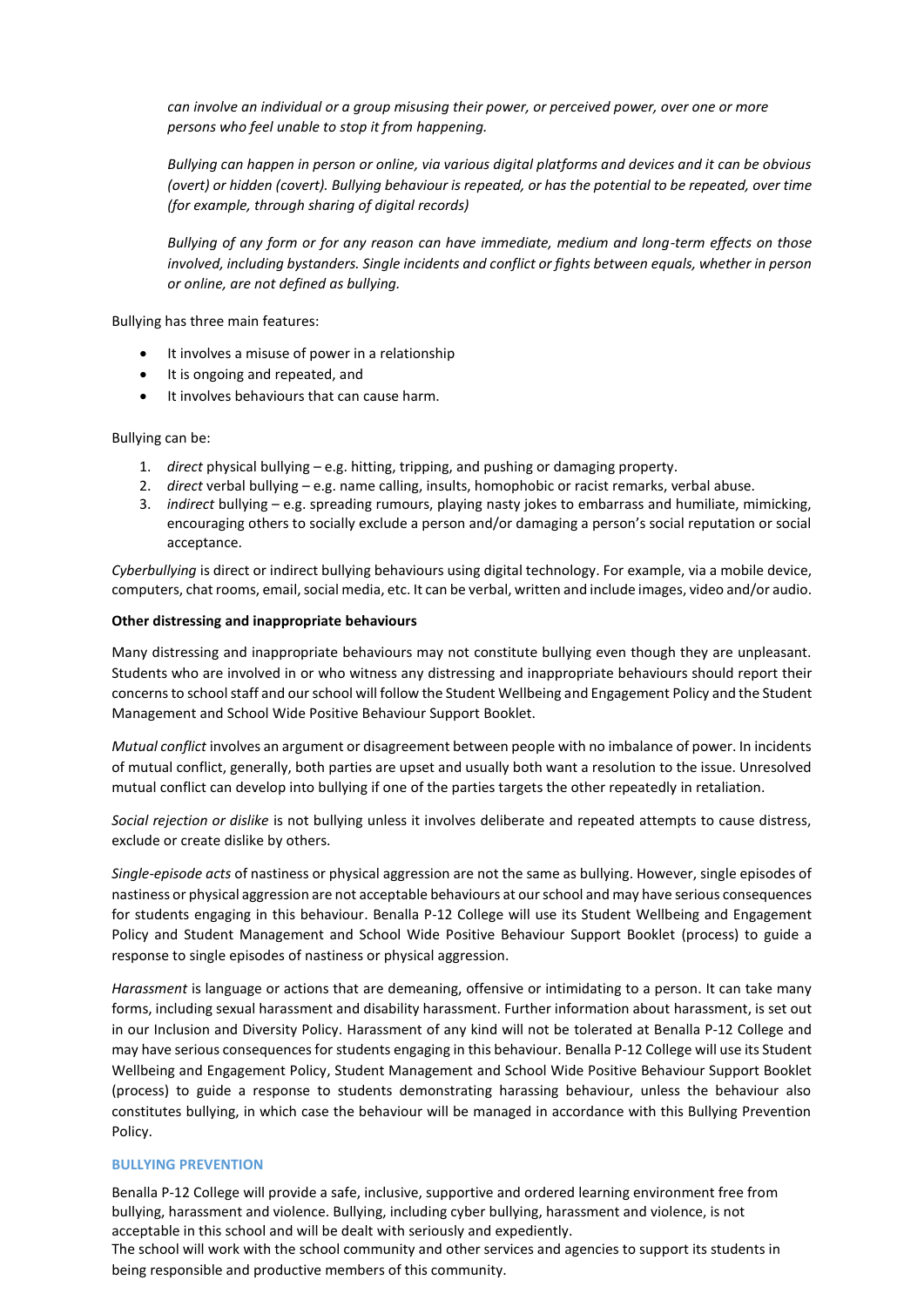Benalla P-12 College has a number of programs and strategies in place to build a positive and inclusive school culture. We strive to foster a school culture that prevents bullying behaviour by modelling and encouraging behaviour that demonstrates acceptance, kindness and respect.

Bullying prevention at Benalla P-12 College is proactive and is supported by research that indicates that a whole school, multifaceted approach is the most effective way to prevent and address bullying. At our school:

- We have a positive school environment that provides safety, security and support for students and promotes positive relationships and wellbeing.
- We strive to build strong partnerships between the school, families and the broader community that means all members work together to ensure the safety of students.
- Teachers are encouraged to incorporate classroom management strategies that discourage bullying and promote positive behaviour. This is done through SWPBS Management.
- A range of year level incursions and programs are planned for each year to raise awareness about bullying and its impacts.
- In the classroom, our social and emotional learning curriculum teaches students what constitutes bullying and how to respond to bullying behaviour assertively. This promotes resilience, assertiveness, conflict resolution and problem solving.
- Individualised programs are conducted for those students who need extra support with this concept.
- Year 7-12 Planners contain our Bullying Prevention Policy, with reference to the Bullying No Way document -Take a Stand Together.
- Students are encouraged to look out for each other and to talk to teachers and older peers about any bullying they have experienced or witnessed.
- We participate in the National Day of Action against Bullying and Violence.

For further information about our engagement and wellbeing initiatives, please see our Student Wellbeing and Engagement Policy.

## **INCIDENT RESPONSE**

## **Reporting concerns to Benalla P-12 College**

Bullying complaints will be taken seriously and responded to sensitively at our school.

Students who may be experiencing bullying behaviour, or students who have witnessed bullying behaviour, are encouraged to report their concerns to school staff as soon as possible.

Our ability to effectively reduce and eliminate bullying behaviour is greatly affected by students and/or parents and carers reporting concerning behaviour as soon as possible, so that the responses implemented by Benalla P-12 College are timely and appropriate in the circumstances.

We encourage students to speak to their classroom teacher/year level co-ordinator, and or school wellbeing staff. However, students are welcome to discuss their concerns with any trusted member of staff.

Parents or carers who develop concerns that their child is involved in, or has witnessed bullying behaviour at Benalla P-12 College should contact the classroom teacher/year level co-ordinator, and or school wellbeing staff.

## **Investigations**

When notified of alleged bullying behaviour, school staff are required to:

- 1. record the details of the allegations in Compass, and
- 2. inform the relevant Year Level Coordinator, Student Wellbeing Team, Sub School Leader, Assistant Principal, Principal].

School staff are responsible for investigating allegations of bullying in a timely and sensitive manner. To appropriately investigate an allegation of bullying, school staff may:

- speak to the those involved in the allegations, including the target/s, the students allegedly engaging in bullying behaviour/s and any witnesses to the incidents
- speak to the parents of the students involved
- speak to the teachers of the students involved
- take detailed notes of all discussions for future reference
- obtain written statements from all or any of the above.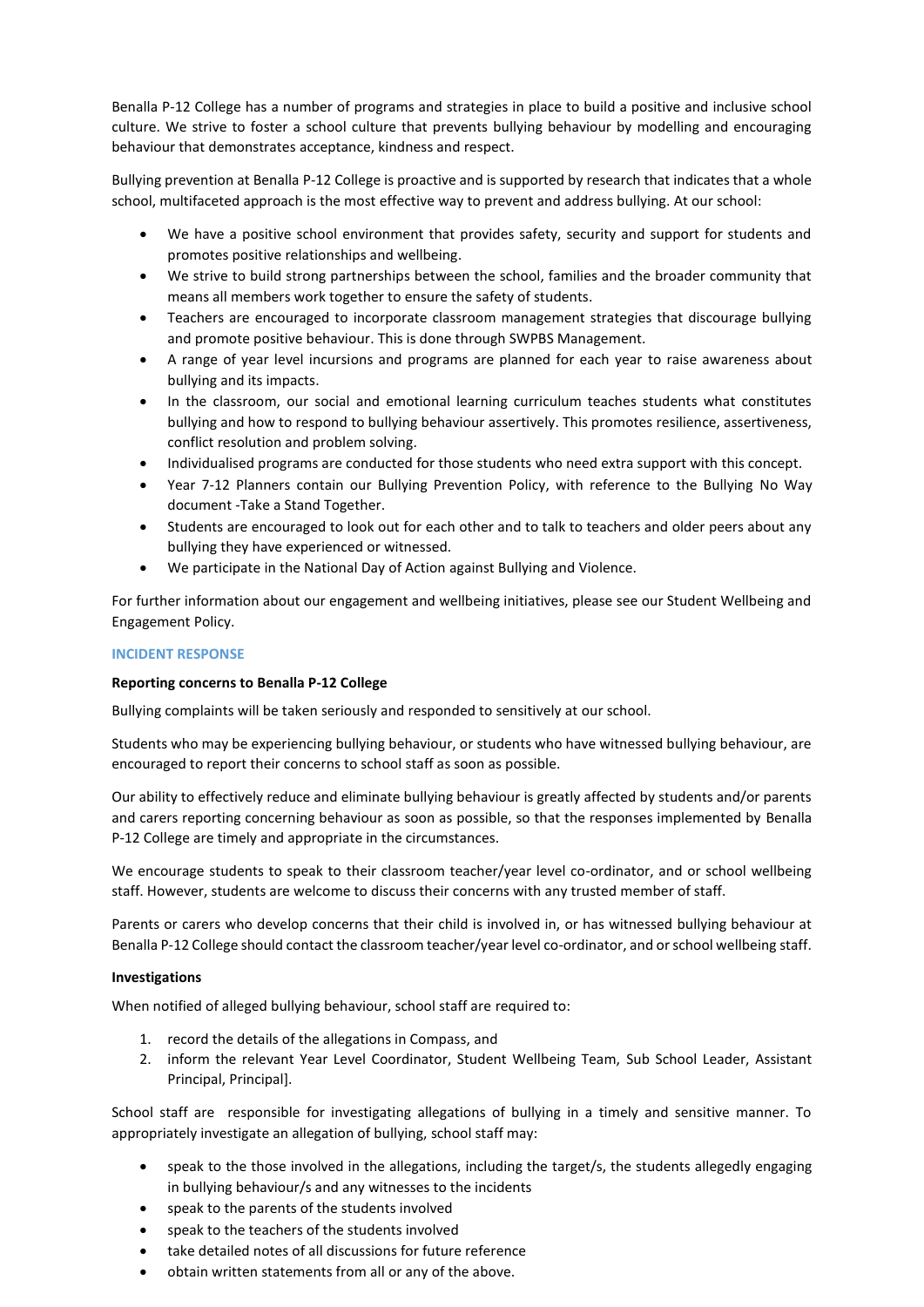All communications in the course of investigating an allegation of bullying will be managed sensitively. Investigations will be completed as quickly as possible to allow for the behaviours to be addressed in a timely manner.

The objective of completing a thorough investigation into the circumstances of alleged bullying behaviour is to determine the nature of the conduct and the students involved. A thorough understanding of the alleged bullying will inform staff about how to most effectively implement an appropriate response to that behaviour.

Serious bullying, including serious cyberbullying, is a criminal offence and may be referred to Victoria Police. For more information, see: [Brodie's Law.](http://www.education.vic.gov.au/about/programs/bullystoppers/Pages/advicesheetbrodieslaw.aspx)

# **Responses to bullying behaviours**

When the school has sufficient information to understand the circumstances of the alleged bullying and the students involved, a number of strategies may be implemented to address the behaviour and support affected students. There are a number of factors that will be considered when determining the most appropriate response to the behaviour. When making a decision about how to respond to bullying behaviour, Benalla P-12 College will consider:

- the age and maturity of the students involved
- the severity and frequency of the bullying, and the impact it has had on the target student
- whether the student/s engaging in bullying behaviour have displayed similar behaviour before
- whether the bullying took place in a group or one-to-one context
- whether the students engaging in bullying behaviour demonstrate insight or remorse for their behaviour
- the alleged motive of the behaviour, including any element of provocation.

School staff may implement all, or some of the following responses to bullying behaviours:

- Follow the College's staged response to bullying and repeat offenders.
- Offer counselling support to the target student or students, including referral to the Student Wellbeing Team, Student Support Services (SSS), external provider].
- Offer counselling support to the students engaging in bullying behaviour, including referral to the Student Wellbeing Team, SSS, external provider].
- Offer counselling support to affected students, including witnesses and/or friends of the target student, including referral to the Student Wellbeing Team, SSS, external provider].
- Facilitate a restorative practice meeting with all or some of the students involved. The objective of restorative practice is to repair relationships that have been damaged by bringing about a sense of remorse and restorative action on the part of the person who has bullied someone and forgiveness by the person who has been bullied.
- Facilitate a mediation between some or all of the students involved to help to encourage students to take responsibility for their behaviour and explore underlying reasons for conflict or grievance. Mediation is only suitable if all students are involved voluntarily and demonstrate a willingness to engage in the mediation process.
- Facilitate a process using the Support Group Method, involving the target student(s), the students engaging in bullying behaviour and a group of students who are likely to be supportive of the target(s).
- Facilitate a Student Support Group meeting and/or Behaviour Support Plan for affected students.
- Prepare a Safety Plan or Individual Management Plan restricting contact between target and students engaging in bullying behaviour.
- Provide discussion and/or mentoring for different social and emotional learning competencies of the students involved, including connect affected students with an older Student Mentor, resilience programs.
- Monitor the behaviour of the students involved for an appropriate time and take follow up action if necessary.
- Implement year group targeted strategies to reinforce positive behaviours, for example Mancave.
- Implement disciplinary consequences for the students engaging in bullying behaviour, which may include removal of privileges, detention, suspension and/or expulsion consistent with our Student Wellbeing and Engagement Policy, the Ministerial Order on Suspensions and Expulsions and any other relevant Department policy.